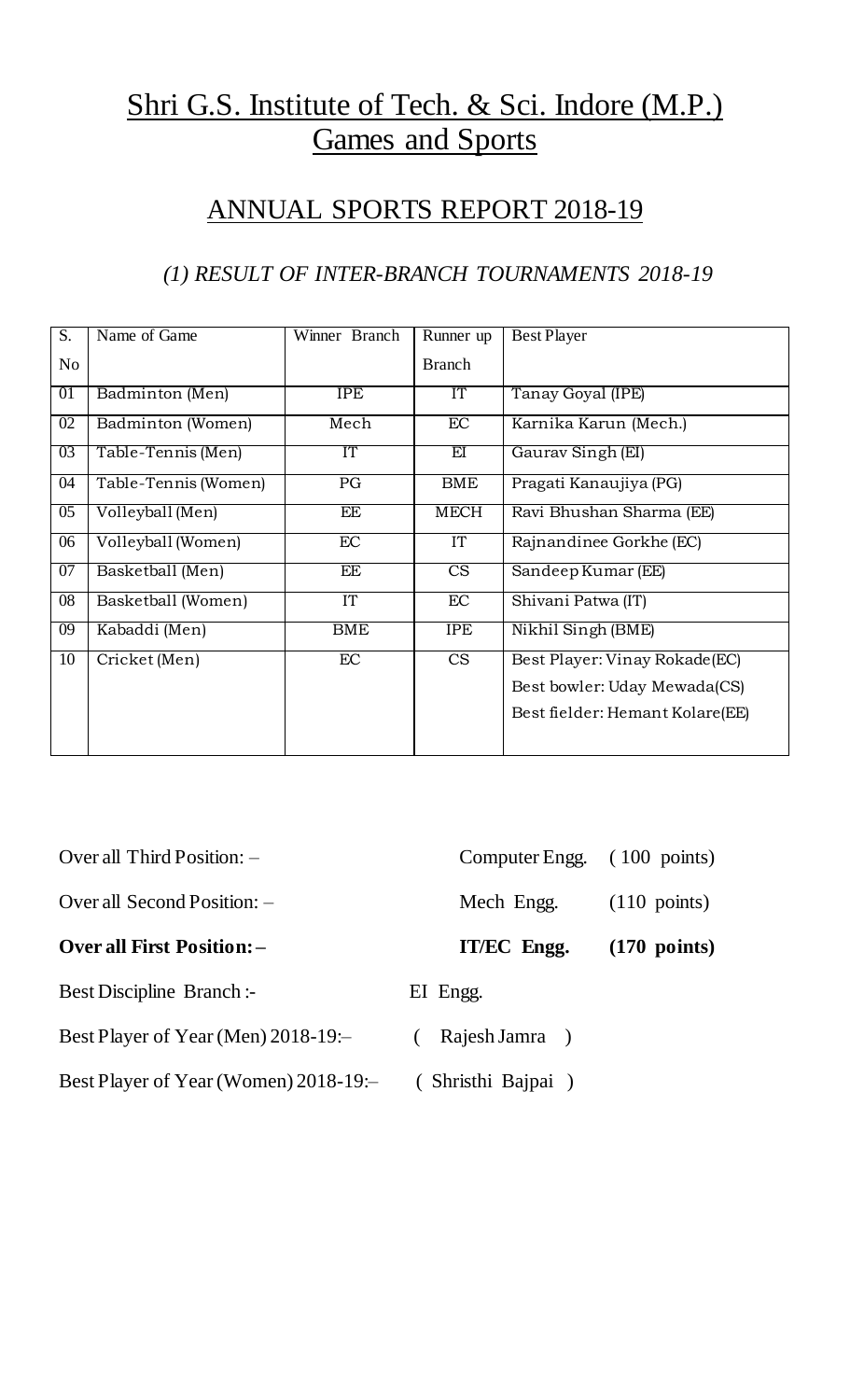#### *2. STUDENTS SPORTS COMMITTEE 2018-19* CORE COMMITTEE

| Post                  | Name             | <b>Branch</b>          |
|-----------------------|------------------|------------------------|
| <b>President</b>      | Rajesh Jamra     | ΕI                     |
| Secretary             | Aditi Paliwal    | $\overline{\text{CS}}$ |
| Core committee Member | Akshay Nagle     | $\overline{\text{CS}}$ |
| Core committee Member | Yunesh Puram     | EC                     |
| Core committee Member | Vishwaraj Gour   | EE                     |
| Core committee Member | Aagya Tiwari     | ΕI                     |
| Core committee Member | Ananya Das Gupta | ΕI                     |

# BRANCH SPORTS REPRESENTATIVES

| <b>Branch</b>                       | <b>Boys</b>             | Girls                   |  |
|-------------------------------------|-------------------------|-------------------------|--|
| Mech. Engg.                         | Raghav Tiwari           | Karnika Karun           |  |
| T.C. Engg.                          | Vinay Rokade            | Pallavi Parashar        |  |
| Instru. Engg.                       | Mritunjay Singh Chandel | Shristhi Bajpai         |  |
| <b>Computer Engg.</b>               | Priyanshu Joshi         | Shweta Kerketta         |  |
| I.T.Engg.                           | Kartik Upadhyay         | Sanjana Dehariya        |  |
| I.P.Engg.                           | Shiyam Mishra           | Ayushi Porwal           |  |
| <b>Electrical Engg.</b>             | Ravi Bhusan Sharma      | Nivedita Singh Kushwaha |  |
| Civil Engg.                         | Javed Ahmed             | Shivani Bourasi         |  |
| <b>Biomedical Engg.</b>             | Vikrant Chaturvedi      | Sailee Jambhekar        |  |
| PG (MCA/MBA/ME<br>/M.Tech/M.Pharma) | Sachin Choukiker        | Abhishree Verma         |  |
| Pharmacy                            | Amar Singh Kushwaha     | Ayushi Mohadikar        |  |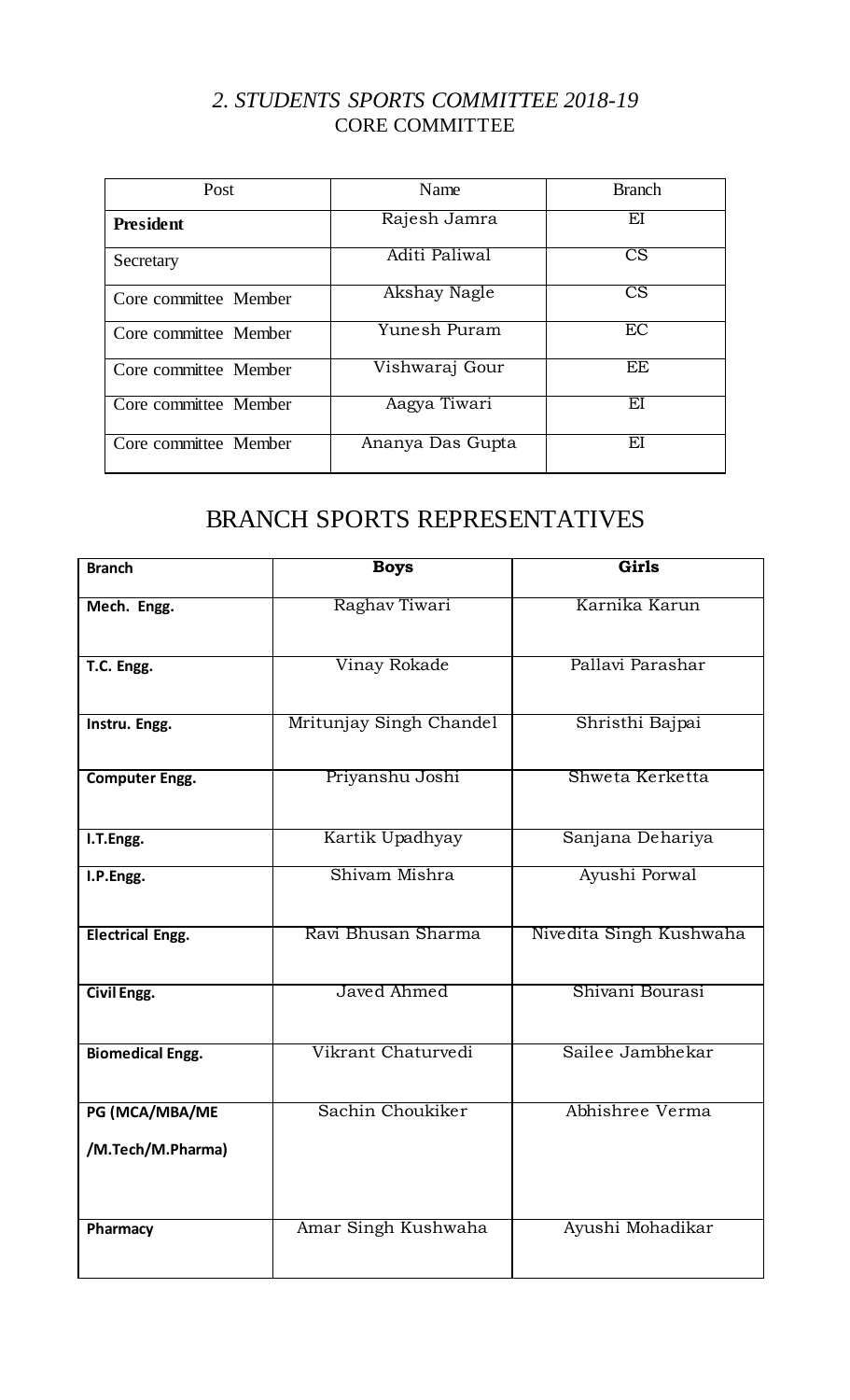| S.N. | Game                                 | Organized by           | Achievements |
|------|--------------------------------------|------------------------|--------------|
| 01   | Badminton (M)                        | Medicaps Indore        | Winner       |
| 02   | Badminton (W)                        | Medicaps Indore        | Winner       |
| 03   | Cross Country(M)                     | <b>JIT Borawa</b>      | Winner       |
| 04   | Cross Country(W)                     | <b>JIT Borawa</b>      | Winner       |
| 05   | Taekwondo (W)                        | MIT Indore             | Gold Medal   |
| 06   | Swimming (M)                         | MIT Indore             | Gold Medal   |
| 07   | Volleyball (M)                       | CDGI Indore            | Runnerup     |
| 08   | Athletics                            | <b>JIT</b> Borawan     | Runnerup     |
| 09   | Yoga (W)                             | PIEMR Indore           | Winner       |
| 10   | Kho Kho (M)                          | <b>JIT Borawan</b>     | Runner up    |
| 11   | Basketbll (M)                        | <b>ATC</b> Indore      | Runnerup     |
| 12   | Basketbll (W)                        | <b>ATC</b> Indore      | Runner up    |
| 12   | Football (M)                         | <b>IIST</b> Indore     | Winner       |
| 13   | $\text{Ches } (\text{M})$            | Medicaps Indore        | Winner       |
| 14   | $\text{Chess}$ (W)                   | Medicaps Indore        | Winner       |
| 15   | $\overline{\text{Power-lifting}}(M)$ | Gujrati college Indore | Winner       |
| 16   | Handball (W)                         | <b>SGSITS</b> Indore   | Runnerup     |

*3. Achievement of Institute Teams in RGPV/DAVV Inter Collegiate Tournaments*

### *4. Achievement of Institute Teams in State Level Inter Collegiate Tournaments*

| S.N. | Game        | Organized by | Achievements |
|------|-------------|--------------|--------------|
|      | Cricket (M) | SATI Vidisha | Runner Up    |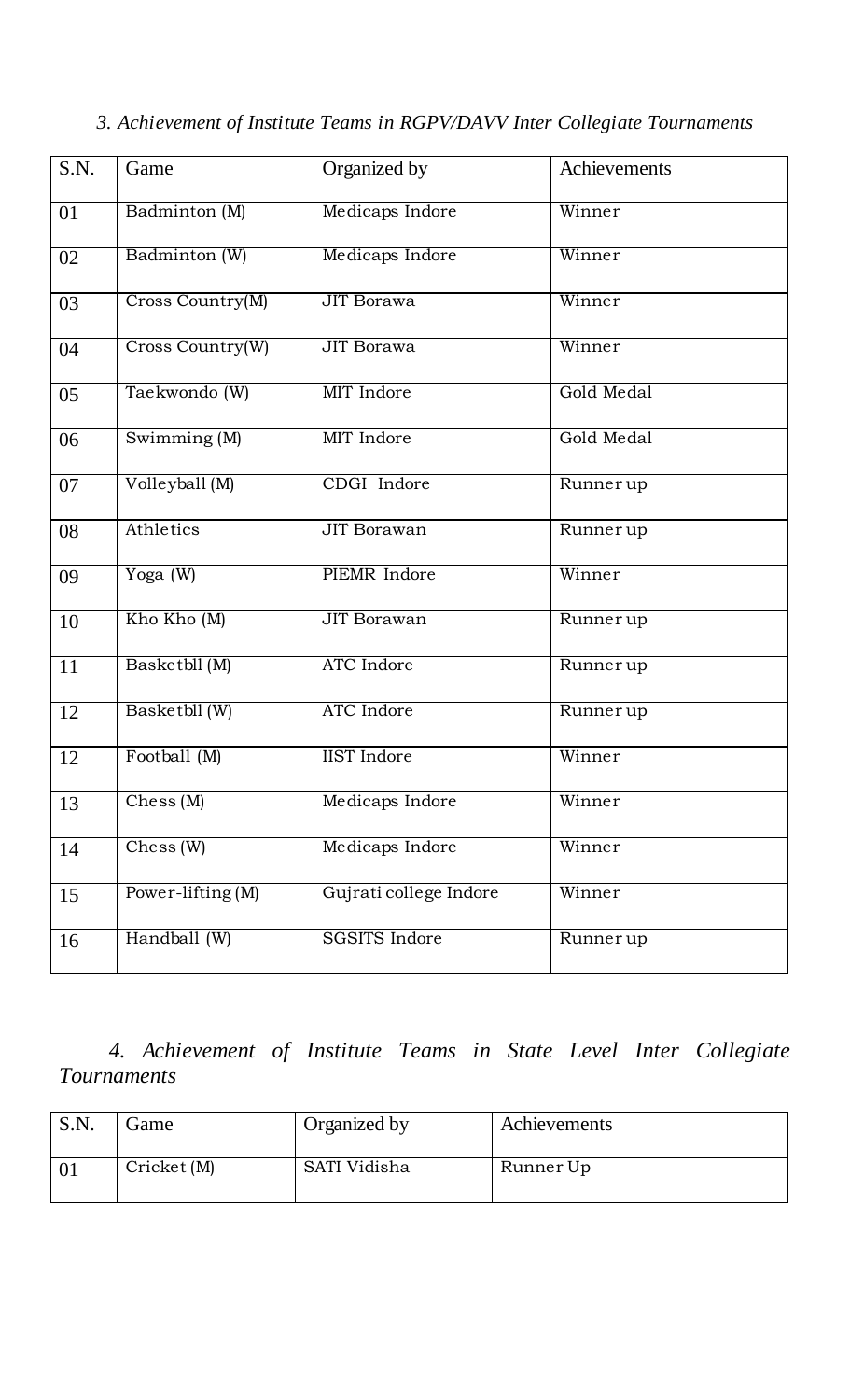| $\overline{S.N.}$<br>01 | Game<br>Badminton (M & W) | Selected Player of Our Institute in Indore Nodal<br>TANAY GOYAL (IPE) |  |
|-------------------------|---------------------------|-----------------------------------------------------------------------|--|
|                         |                           | RUBIN SHAH (CSE)                                                      |  |
|                         |                           | RACHIT RAJ DANGI (IPE)                                                |  |
|                         |                           | MIHIR KUTUMBALE (CE)                                                  |  |
|                         |                           | SAURABH ATODE (PG)                                                    |  |
|                         |                           | JALAJ SIROLIYA (EE)                                                   |  |
|                         |                           | KARNIKA KARUN (ME)                                                    |  |
|                         |                           | AISHWARYA SINGHAI (IPE)                                               |  |
|                         |                           | TARUNA MADAVI (EC)                                                    |  |
| 02                      | Cross County (M &W)       | RAJESH JAMRA (EI)                                                     |  |
|                         |                           | CHETAN DUDWE (EC)                                                     |  |
|                         |                           | HARSHIT UIKEY (IPE)                                                   |  |
|                         |                           | ROHIT BADOLE (CE)                                                     |  |
|                         |                           | AKSHAY NAGLE (CSE)                                                    |  |
|                         |                           | SHALINI DANGODE (CE)                                                  |  |
|                         |                           | SANJANA DEHARIYA (IT)                                                 |  |
|                         |                           | ARCHANA THAKUR (CE)                                                   |  |
|                         |                           | SONALI BADOLE (IT)                                                    |  |
| 03                      | Volleyball (M & W)        | RAJNANDINEE GORKHE (EC)                                               |  |
|                         |                           | <b>AKSHAY NAGLE (CSE)</b>                                             |  |
|                         |                           | RAJESH JAMRA(EI)                                                      |  |
| 04                      | Football (M)              | ANKIT THAKUR (MECH)                                                   |  |
|                         |                           | <b>JITENDRA SINGH (MECH)</b>                                          |  |
|                         |                           | PRIYANSHU JOSHI (CSE)                                                 |  |
| 05                      | Kho-Kho $(M & W)$         | TOOMIT SONAVARE (ME)                                                  |  |
|                         |                           | SHRUTI BHALAVI (EE)                                                   |  |
| 06                      | Table Tennis $(M & W)$    | DIVYANSHU PARIKH (ME)                                                 |  |
| 07                      | Taikwando (W)             | NIRALI MEHTA (IT)                                                     |  |
| 08                      | Drop-Roball(W)            | RITIKA RAJ(EE)                                                        |  |
|                         |                           | SONALI BADOLE(IT)                                                     |  |
|                         |                           | DEEKSHA SONI(CSE)                                                     |  |
|                         |                           | KRATI JAIN(CSE)                                                       |  |
|                         |                           | ANUSHKA EKKA(EE)                                                      |  |
|                         |                           | TANUPRIYA MANDLOI(CE)                                                 |  |
|                         |                           | NIKITA ALAVE(CE)                                                      |  |
| 09                      | Archery( $M & W$ )        | RAJESH JAMRA(EI)                                                      |  |
|                         |                           | HARSHIT UIKEY(IPE)                                                    |  |
| 10                      | Cricket (M)               | SHUBHAM SAHANI(IPE Engg.)                                             |  |

*5. Following players of our Institute represented Indore Nodal in RGPV State Level Tournament*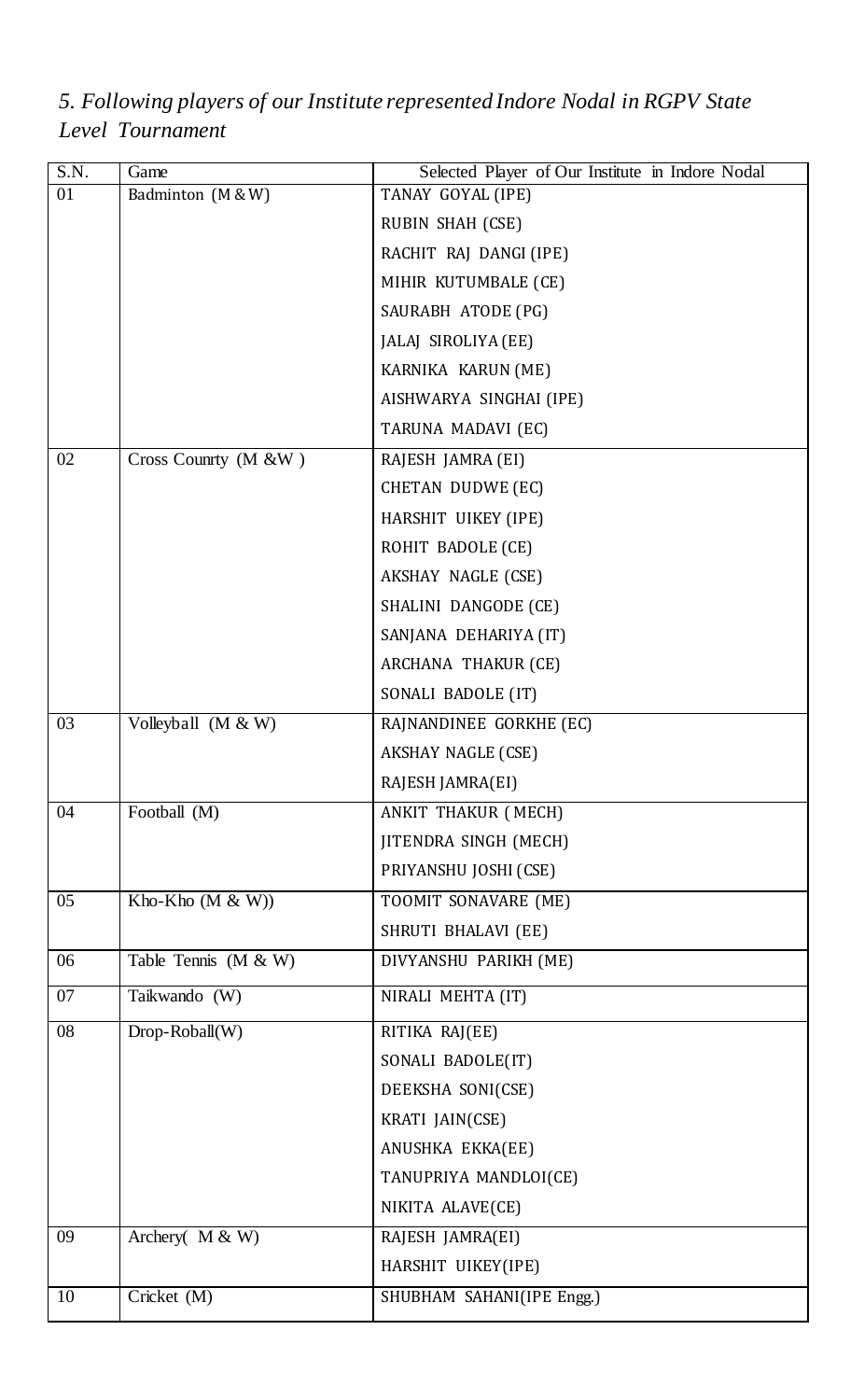| 11 | Athletics $(M & W)$          | RAJESH JAMRA(EI)          |
|----|------------------------------|---------------------------|
|    |                              | AKASH SEMIL(EE)           |
|    |                              | HARSHIT UIKEY(IPE)        |
|    |                              | NIKHIL SINGH(BM)          |
|    |                              | BHARTI PATIDAR(B.PHARM)   |
| 12 | Chess $(M & W)$              | VASU SHUKLA(EE)           |
|    |                              | SHIVANI VERMA(EC)         |
| 13 | Baseball (W)                 | PRANJAL TIWARI (EI)       |
|    |                              | SONALI BADOLE(IT)         |
|    |                              | SANJANA DEHARIYA(IT)      |
|    |                              | RITIKA RAJ(EE)            |
|    |                              | MUSHKAN SHILPAKAR(EE)     |
|    |                              | NEELU RATHORE(CSE)        |
|    |                              | MUSKAN BAGDE(IT)          |
|    |                              | RAJESH JAMRA (EI)         |
|    |                              | AKSHAY NAGLE (CSE)        |
|    |                              | RAGHAV TIWARI (ME)        |
| 14 | Netball( $M \& W$ )          | AMAN PATIL(EE)            |
|    |                              | <b>AKSHAY NAGLE (CSE)</b> |
|    |                              | YASH JAISWAL(EE)          |
|    |                              | RAJESH JAMRA (EI)         |
|    |                              | ASHUTOSH MEHRA(CSE)       |
| 15 | Swimming(M)                  | NEEL GADIKAR(EC)          |
| 16 | Handball $(M & W)$           | DEEKSHA SONI(CSE)         |
|    |                              | MAHIMA JAMRE(CE)          |
|    |                              | SHRISTHI BAJPAI(EI)       |
|    |                              | VIPUL RAI(CE)             |
|    |                              | DEEPKAMAL PUWARE(EE)      |
| 17 | $Drop-Roball(M)$             | RAJESH JAMRA(EI)          |
|    |                              | RAGHAV TIWARI(ME)         |
|    |                              | AKSHAY NAGLE(CSE)         |
|    |                              | SHIVAM TRIPATHI(CE)       |
|    |                              | ROHIT CHOUHAN(EC)         |
|    |                              | CHETAN DUDWE(EC)          |
|    |                              | SOURABH KUMAR PATEL(CSE)  |
|    |                              | HEMRAJ CHAKRAVARTI(IT)    |
|    |                              | TEJASWA BHALAWI(IT)       |
| 18 | Weight lifting, Powerlifting | MANISH TEKRAM(B.PHARM)    |
|    | , Body-building (M)          | PRIYANSH JAIN(B.PHARM)    |